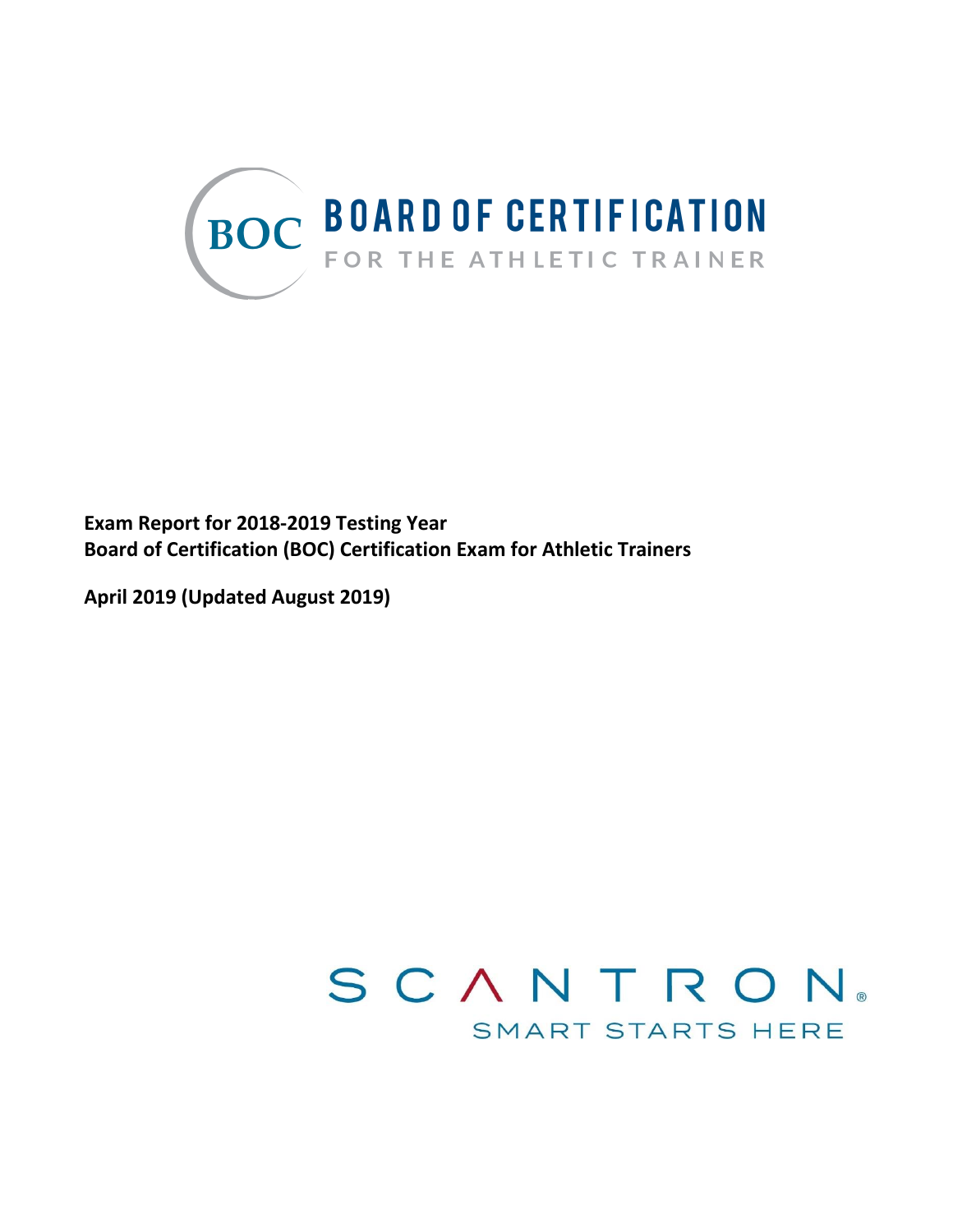## **INTRODUCTION**

The Board of Certification, Inc., (BOC) is a non-profit credentialing agency that provides certification for the athletic training profession. The BOC was incorporated in 1989 to govern the certification program, which had then existed for nearly 20 years, for entry-level Athletic Trainers and certification maintenance standards for Athletic Trainers. The entry-level certification program is designed to establish a common benchmark for entry into the athletic training profession. The BOC serves the public interest by developing, administering, and continually reviewing a certification process that reflects current standards of practice in athletic training.

## *Standard Setting and Equating of Examination Forms*

The modified Angoff process was used to establish the performance standard for the "Practice Analysis,  $7<sup>th</sup>$ Edition" (PA7) test blueprint. In April 2017, a panel of 12 Certified Athletic Trainers reviewed the scored items for "Form PA701" and "Form PA702." Some minor changes were made to the scored set of items on "Form PA702." When the forms were introduced in May 2017, the cut score for "Form PA702" was equated to the standard set on "Form PA701." All new forms assembled under PA7, including "Form PA703" and "Form PA704," are equated via item response theory (IRT) methods to the passing standard established for "Form PA701."

## *Score Reporting*

Because exam forms can vary difficulty, providing raw scores can be misleading. As a result, many programs, including the ACT® and SAT® exams, use scaled scores. Scaled scores are particularly useful at providing the basis for meaningful long-term comparisons of results across different administrations of an exam.

Scaled scores are used because over the life of every testing program, situations arise in which changes in test length occur, a decision is made to assess more or fewer areas, the numbers of items that are scored versus unscored (experimental) changes, or different exam forms of different difficulty are being compared. For scaled scores, the passing standard (number of items answered correctly) on any exam form is always reported as the same scaled score. The equated scores for the BOC Certification Exam are converted via linear transformation so that the passing standard for all test forms is reported to candidates as 500 on a scale of 200 to 800.

The BOC provides scaled scores and pass/fail decisions to candidates approximately two to four weeks after closure of a test window. Candidates pass or fail based on how their test performance compares to a criterion-referenced passing standard.

## **ANALYSIS OF THE CERTIFICATION EXAM**

## *Candidates Excluded from This Report*

The report does not include, except where noted, candidates who were administered the BOC Certification Exam via paper and pencil (i.e., ADA candidates) or candidates with incomplete data. As a result, the number of candidates analyzed for this report might not match the number of candidates who sat for the BOC Certification Exam.

There are 5,592 administrations of the BOC Certification Exam included in this report, which represents a 4.1% increase from the 2017-2018 testing year (5,371). The number of first-time examinations decreased from 4,012 in 2017-2018 to 3,970 in 2018-2019, which represents a 1.0% decrease. Retake exams increased from 1,357 in 2017-2018 to 1,622 in 2018-2019, a 19.5% increase.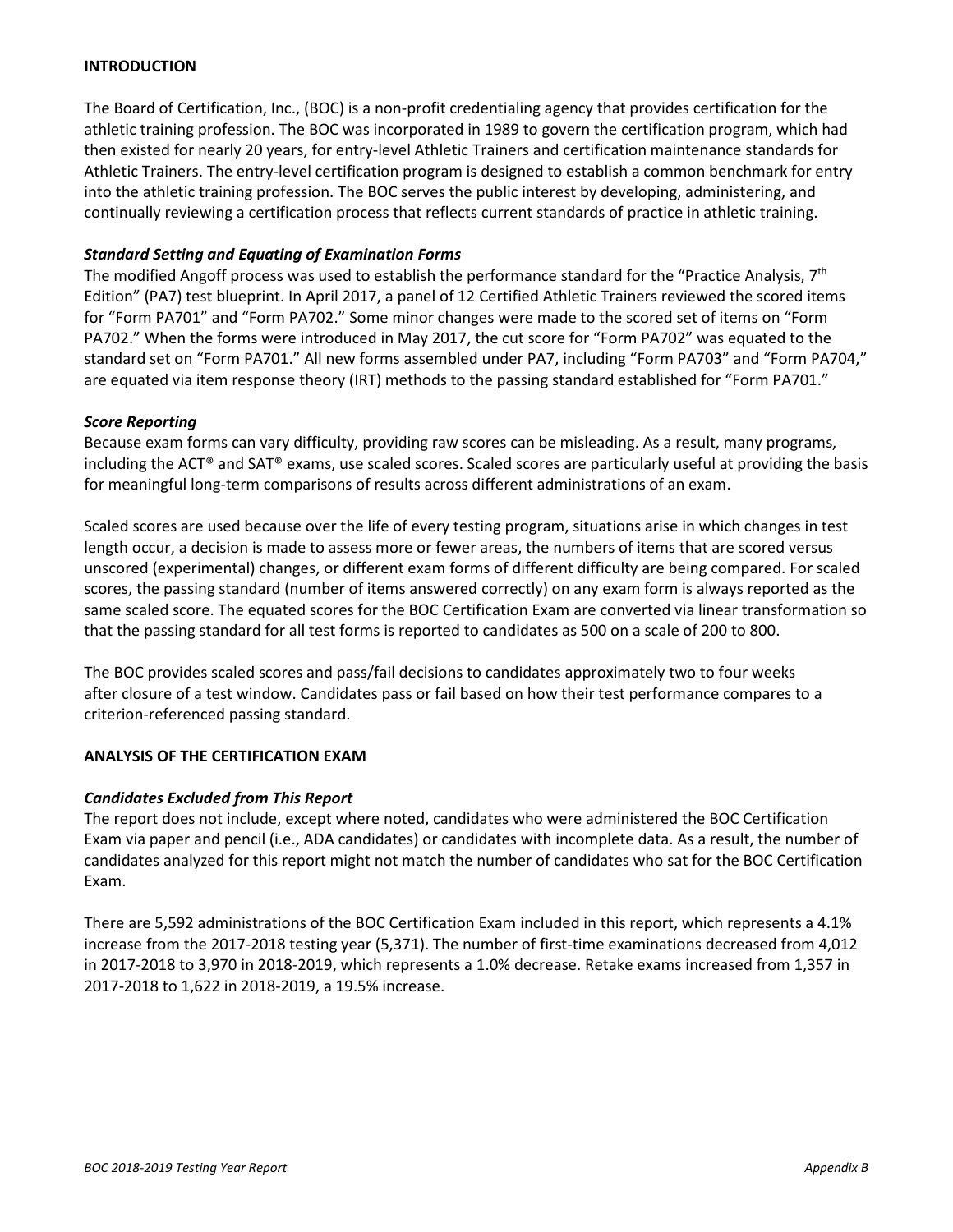*Pass Rates* **Table 1. Historical BOC Exam Counts and Pass Rates**

| % Pass |
|--------|
|        |
|        |
| 66.9%  |
| 69.5%  |
| 72.5%  |
| 69.4%  |
| 72.7%  |
| 73.4%  |
| 86.2%  |
|        |
| 51.3%  |
| 66.8%  |
|        |

\**Note*. Total numbers include ADA and paper and pencil administrations.

## **Table 2. Historical BOC Exam Scaled Score Summary Statistics**

| <b>Cohort</b> | N     | <b>Mean</b> | <b>Median</b> | <b>Std Dev</b> | Min | <b>Max</b> |
|---------------|-------|-------------|---------------|----------------|-----|------------|
| All 2018-19   | 5,592 | 539.0       | 532           | 66.3           | 340 | 729        |
| First-time    | 3,970 | 557.6       | 555           | 64.8           | 352 | 642        |
| Retake        | 1,622 | 493.4       | 488           | 44.0           | 340 | 729        |
| All 2017-18   | 5,369 | 536.9       | 538           | 71.3           | 275 | 743        |
| First-time    | 4,012 | 557.8       | 560           | 65.1           | 304 | 743        |
| Retake        | 1,357 | 475.0       | 478           | 49.9           | 275 | 665        |
| All 2016-17   | 5,323 | 551.3       | 554           | 72.2           | 265 | 751        |
| First-time    | 4,119 | 569.6       | 577           | 67.2           | 315 | 751        |
| Retake        | 1,204 | 488.8       | 489           | 50.7           | 265 | 678        |
| All 2015-16   | 5,367 | 543.5       | 544           | 67.5           | 217 | 729        |
| First-time    | 4,059 | 561.2       | 564           | 62.8           | 356 | 729        |
| Retake        | 1,308 | 488.6       | 489           | 49.9           | 217 | 661        |
| All 2014-15   | 5,051 | 543.3       | 542           | 71.4           | 259 | 733        |
| First-time    | 3,768 | 563.0       | 567           | 67.1           | 272 | 733        |
| Retake        | 1,283 | 485.5       | 484           | 48.7           | 259 | 650        |
| All 2013-14   | 4,889 | 529.7       | 536           | 57.1           | 272 | 680        |
| First-time    | 3,679 | 545.1       | 548           | 51.9           | 332 | 680        |
| Retake        | 1,210 | 482.8       | 488           | 45.5           | 272 | 650        |
| All 2012-13   | 4,950 | 524.0       | 524           | 54.0           | 302 | 674        |
| First-time    | 3,631 | 539.0       | 548           | 51.0           | 302 | 674        |
| Retake        | 1,319 | 484.0       | 488           | 41.0           | 314 | 632        |
| All 2011-12   | 4,886 | 525.0       | 524           | 54.0           | 230 | 692        |
| First-time    | 3,222 | 542.0       | 548           | 51.0           | 272 | 692        |
| Retake        | 1,664 | 491.0       | 494           | 44.0           | 230 | 644        |
| All 2010-11   | 5,711 | 490.0       | 494           | 67.0           | 200 | 672        |
| First-time    | 2,963 | 508.0       | 517           | 71.0           | 200 | 672        |
| Retake        | 2,748 | 470.0       | 476           | 56.0           | 220 | 624        |
| All 2009-10   | 6,171 | 476.0       | 482           | 58.0           | 200 | 638        |

*BOC 2018-2019 Testing Year Report Appendix B*